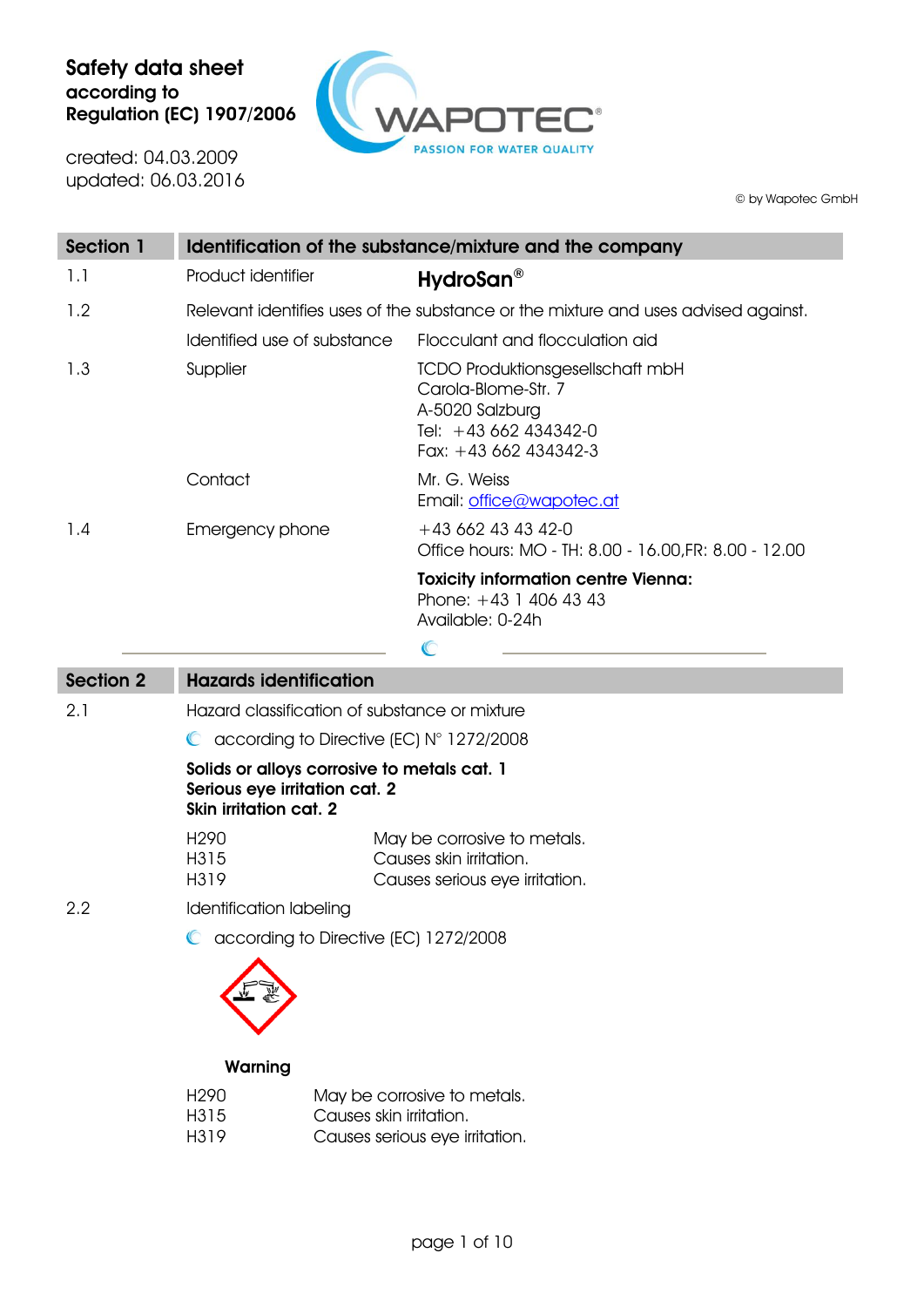

|     | P101                                                                                                                                  | If medical advice is needed, have product container or label at<br>hand.                                                                                                                                                                                                                                                                                                                                                                                                                                             |
|-----|---------------------------------------------------------------------------------------------------------------------------------------|----------------------------------------------------------------------------------------------------------------------------------------------------------------------------------------------------------------------------------------------------------------------------------------------------------------------------------------------------------------------------------------------------------------------------------------------------------------------------------------------------------------------|
|     | P102<br>P <sub>280</sub><br>$P302 + P352$<br>$P305 + P351$<br>$+$ P338<br>$P332 + P313$<br>$P337 + P313$<br>P362<br>P <sub>50</sub> 1 | Keep out of the reach of children.<br>Wear protective gloves/eye protection.<br>IF ON SKIN: Wash with plenty of water and soap.<br>IF IN EYES: Rinse continuously with water for several minutes Remove<br>contact lenses if present and easy to do. Continue rinsing<br>If skin irritation occurs: Get medical advice/attention<br>If eye irritation persists: Get medical advice/attention<br>Take off contaminated clothing and wash before reuse.<br>Apply contents/container to the hazardous waste collection. |
| 2.3 | Other hazards                                                                                                                         |                                                                                                                                                                                                                                                                                                                                                                                                                                                                                                                      |
|     | Unknown.                                                                                                                              |                                                                                                                                                                                                                                                                                                                                                                                                                                                                                                                      |
|     |                                                                                                                                       |                                                                                                                                                                                                                                                                                                                                                                                                                                                                                                                      |

# **Section 3 Composition/information on ingredients** 3.2 Mixtures

C Chemical characteristics

Alkaline solution of salt clays (siliceous aluminate CAS-No. 12068-56-3)

Dangerous ingredients

| l Name                | CAS #/<br>EC $#/$<br>Index $#$                 | Conc. %   | Classification according to<br>Regulation (EC) 1272/2008 <sup>*</sup> |                          |
|-----------------------|------------------------------------------------|-----------|-----------------------------------------------------------------------|--------------------------|
| Sodium<br>hydroxide** | 1310-73-2/<br>$215 - 185 - 5/$<br>011-002-00-6 | $0.5 - 2$ | Met. Corr. 1<br>Skin Corr, 1A                                         | H <sub>290</sub><br>H314 |

\* For the wording of H-Phrases and danger classification see section 16.

 $\sqrt{2}$ 

\*\* Please note the workplace-related monitored limit value for the substance (see section 8).

#### **Section 4 First-aid measures**

4.1 Description of first-aid measures

Remove immediately all contaminated clothing. Consult physician if disturbances occur. No medication in case of unconsciousness or cramps.

- 
- **C** After inhalation

Move affected person immediately to fresh air. Consult physician if disturbances occur.

Upon unconsciousness transport and rest in recovery position.

**C** After skin contact

After skin contact, wash with plenty of water and soap.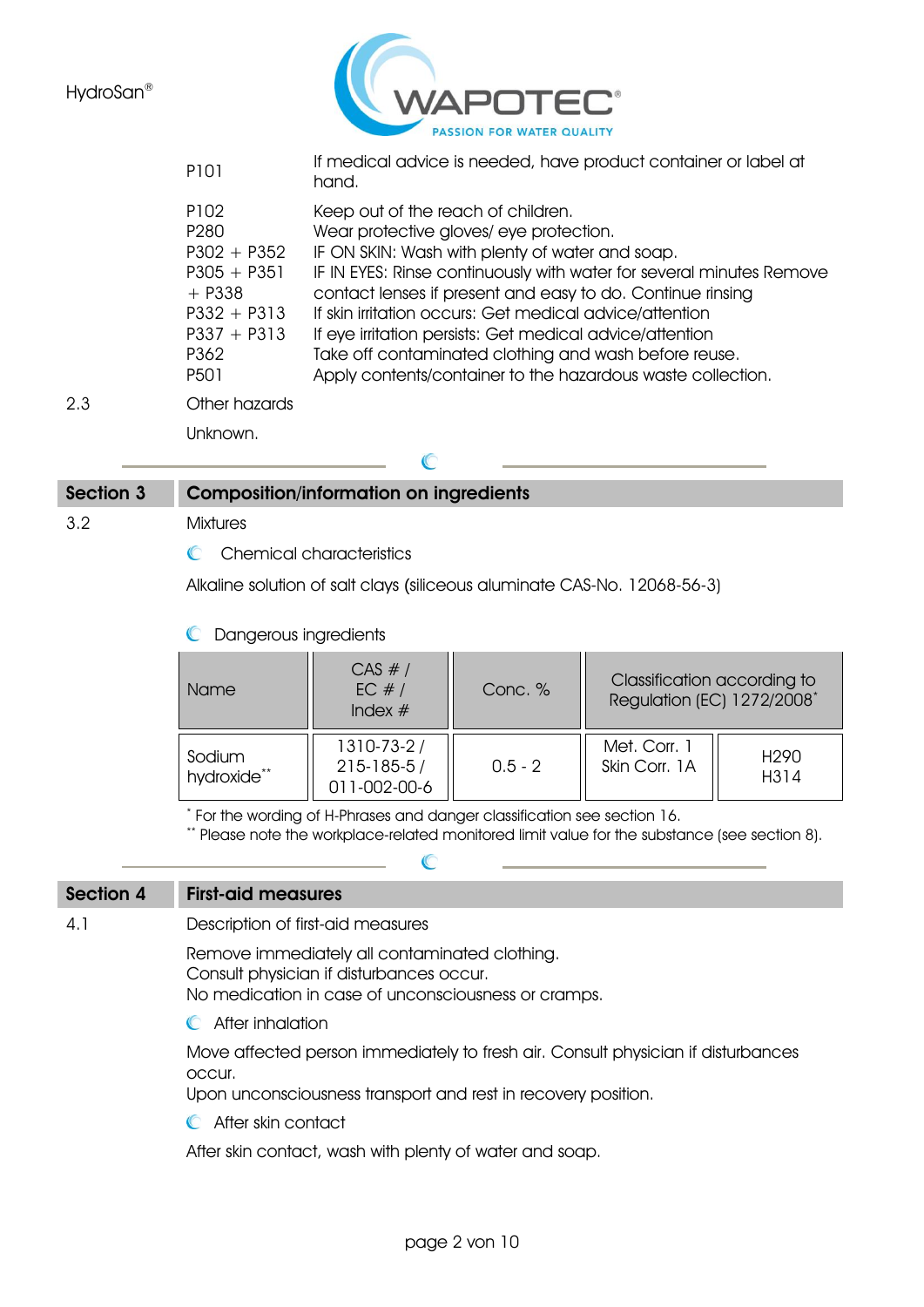

|                  | Remove immediately all contaminated clothing.<br>Consult physician if disturbances occur.                                                                                      |
|------------------|--------------------------------------------------------------------------------------------------------------------------------------------------------------------------------|
|                  | C After eye contact                                                                                                                                                            |
|                  | After eye contact, rinse eye for 10 to 15 minutes with water holding eye lids apart.<br>Consult a physician upon eye irritation.                                               |
|                  | C After ingestion                                                                                                                                                              |
|                  | Rinse mouth with water. If victim is conscious: Give water. Consult physician.                                                                                                 |
| 4.2              | Most important symptoms and effects, acute and delayed                                                                                                                         |
|                  | No further data available.                                                                                                                                                     |
| 4.3              | Indications for immediate medical attention or special treatment needed                                                                                                        |
|                  | Depending on patient's condition, symptoms and general condition should be<br>evaluated by a physician.                                                                        |
|                  | $\mathbb{C}$                                                                                                                                                                   |
| <b>Section 5</b> | <b>Fire-fighting measures</b>                                                                                                                                                  |
| 5.1              | Extinguishing media                                                                                                                                                            |
|                  | C Suitable extinguishing media                                                                                                                                                 |
|                  | Product itself is non flammable. Adapt extinguishing media to environment.                                                                                                     |
|                  | Unsuitable extinguishing media for safety reasons                                                                                                                              |
|                  | None.                                                                                                                                                                          |
| 5.2              | Special hazards arising from the substance or mixture                                                                                                                          |
|                  | Fire may release following gases: $COx$                                                                                                                                        |
| 5.3              | Special protective actions for fire-fighters                                                                                                                                   |
|                  | Special protective equipment: Wear self-contained breathing apparatus and full<br>protective clothing.                                                                         |
|                  | C                                                                                                                                                                              |
| <b>Section 6</b> | <b>Accidental release of material</b>                                                                                                                                          |
| 6.1              | Personal precautions, protective equipment and suitable emergency procedures.                                                                                                  |
|                  | Restricted access to affected area during cleaning. Wear full protective clothing.<br>Ensure sufficient ventilation. Avoid contact to substance. Avoid inhaling dust/aerosols. |
| 6.2              | Environmental precautions                                                                                                                                                      |
|                  | Don't empty undiluted into drains/surface water/ground water.                                                                                                                  |
| 6.3              | Methods and material for retention and cleaning up.                                                                                                                            |
|                  | Bind with absorbent material (sand, diatomaceous earth, universal binders, sawdust)<br>Dispose contaminated material as waste in proper container according to section<br>13.  |
| 6.4              | Reference to other sections                                                                                                                                                    |
|                  | Protective measures see section 8                                                                                                                                              |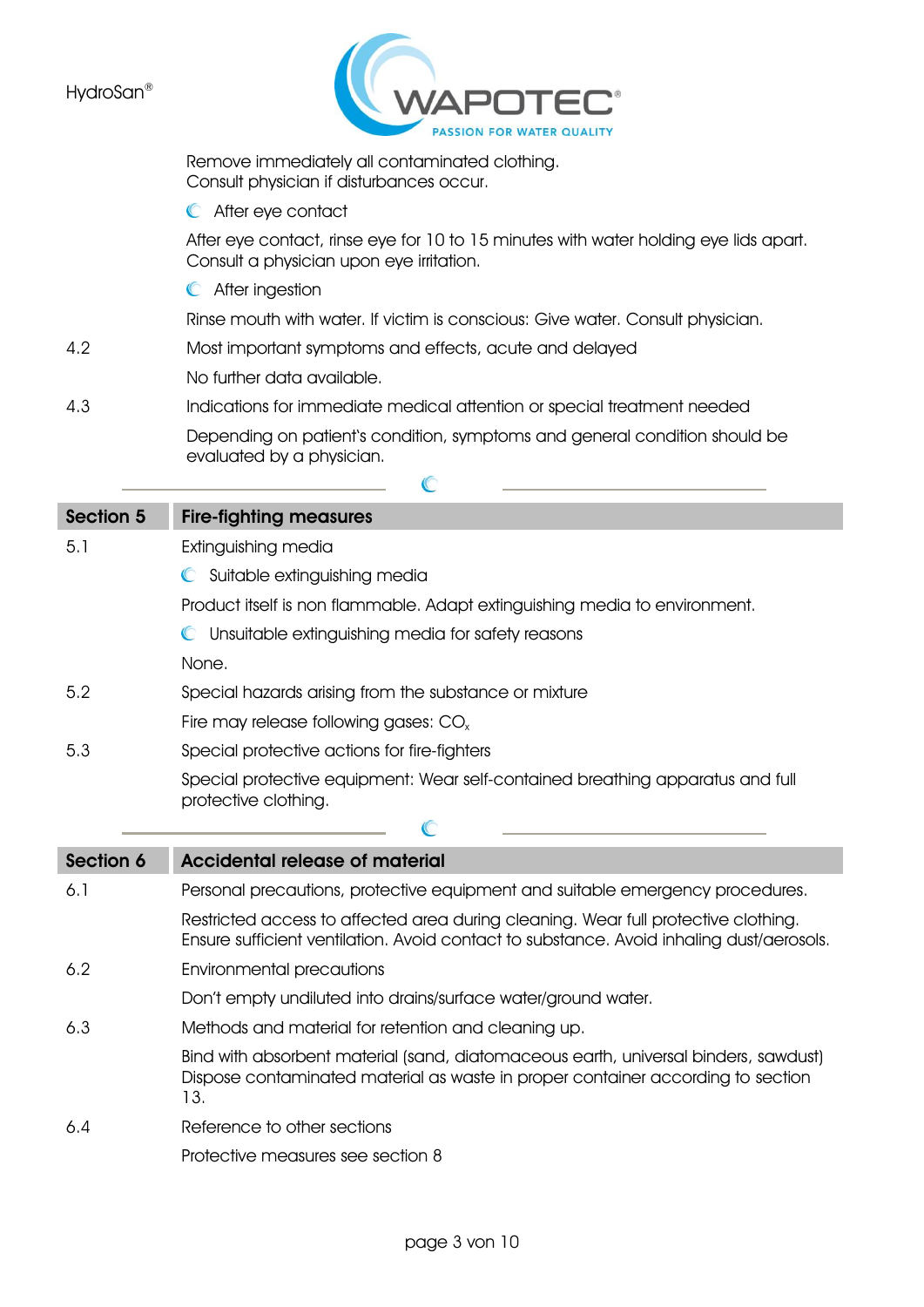

Disposal see section 13

| Section 7 | <b>Handling and storage</b>                                                                                                                                                                                                       |
|-----------|-----------------------------------------------------------------------------------------------------------------------------------------------------------------------------------------------------------------------------------|
| 7.1       | Precautions for safe handling                                                                                                                                                                                                     |
|           | Ensure adequate ventilation. Avoid contact with eyes and skin. Keep containers<br>closed. Wear protective clothing. Eye rinsing flasks are mandatory near the<br>workplace. Comply with legal protection and safety instructions. |
| 7.2       | Conditions for safe storage including any incompatibilities                                                                                                                                                                       |
|           | Fire and explosion protection measures<br>$\mathbb{C}$                                                                                                                                                                            |
|           | No special measures required. Do not smoke.                                                                                                                                                                                       |
|           | Design of storage rooms and container<br>$\mathbb{C}$                                                                                                                                                                             |
|           | No special requirements for storage rooms.<br>Do not store with acids, metals and light metals.                                                                                                                                   |
|           | Material incompatibility                                                                                                                                                                                                          |
|           | Don't use aluminum-, tin or zinc container.                                                                                                                                                                                       |
|           | Recommended storage<br>$\mathbb{C}$<br>$+5^{\circ}$ C to $+35^{\circ}$ C, protect from sun<br>temperature                                                                                                                         |
|           | VbF class<br>Not applicable.                                                                                                                                                                                                      |
| 7.3       | Specific end uses                                                                                                                                                                                                                 |
|           | Flocculant and flocculation aid.                                                                                                                                                                                                  |
|           |                                                                                                                                                                                                                                   |

## **Section 8 Exposure controls/personal protection**

8.1 Control parameters

#### **MAK-Values (valid for A acc. GKV 2011 An. I)**

|                                            |                                                                                         |           |            |         | TMW / KZW*           | Exposure period                                        |
|--------------------------------------------|-----------------------------------------------------------------------------------------|-----------|------------|---------|----------------------|--------------------------------------------------------|
| Name                                       |                                                                                         | CAS#      |            | [ppm]   | [mg/m <sup>3</sup> ] | [min]                                                  |
| Sodium<br>hydroxide                        |                                                                                         | 1310-73-2 | <b>MAK</b> | ---/--- | 2E/4E                | 8x5 (Mow)                                              |
| *TMW<br>Tagesmittelwert (daily mean value) |                                                                                         |           |            | KZW     | Kurzzeitwert         |                                                        |
| E                                          | (Short term value)<br>Momentanwert<br>Einatembare Fraktion (Respirable fraction)<br>Mow |           |            |         |                      |                                                        |
| A                                          | Alveolengängige Fraktion<br>(Alveolar fraction)                                         |           |            |         | Miw                  | (Momentary value)<br><b>Mittelwert</b><br>(mean value) |
| Exposure controls                          |                                                                                         |           |            |         |                      |                                                        |

8.2 Exposure controls

**C** General protective and hygiene measures

Follow usual precautions when dealing with chemicals. Keep away from food and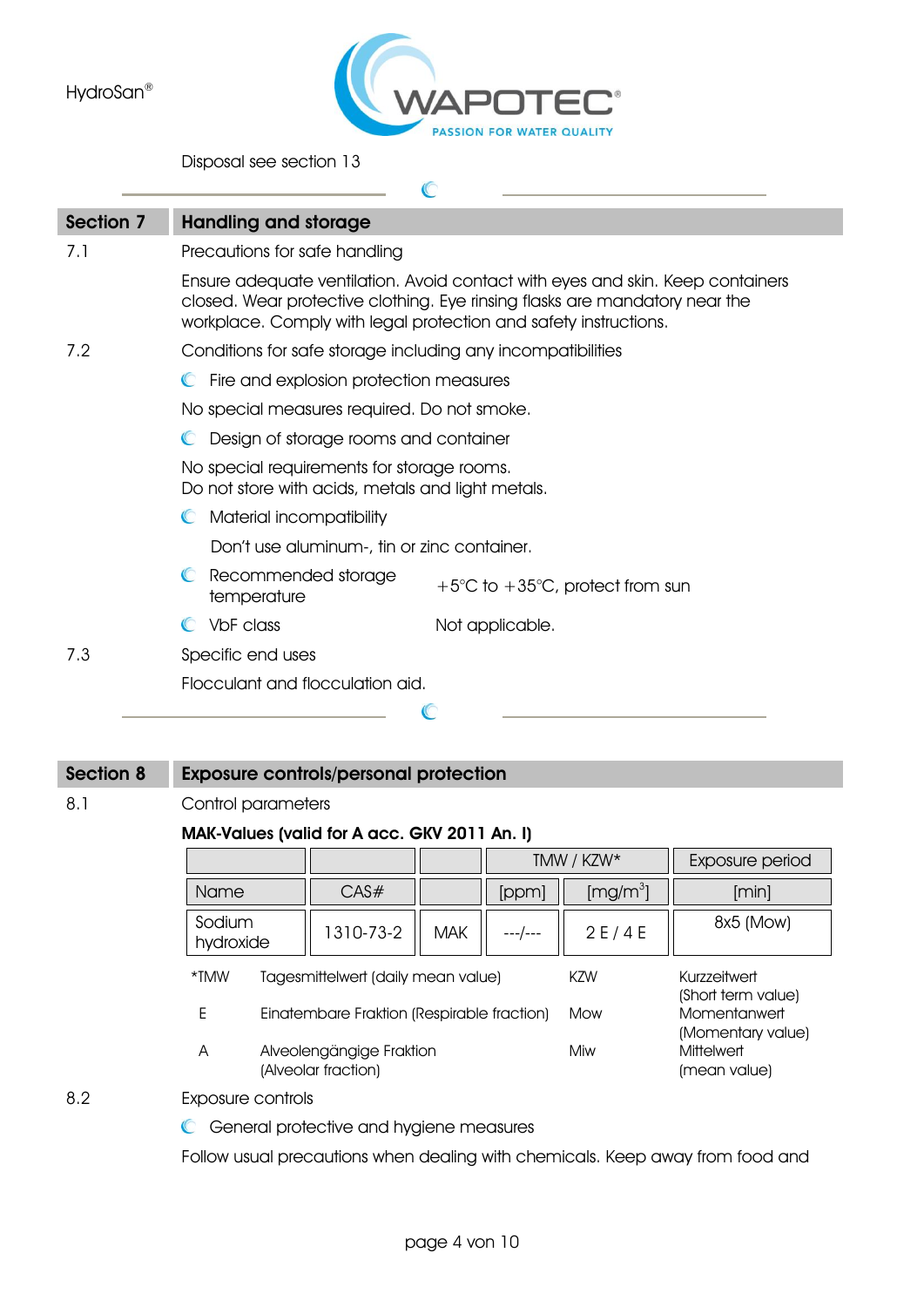

drinks. Do not eat or drink at work, wash hands before breaks and at end of work. Avoid eye and skin contact.

Avoid inhaling of steam/aerosols. Change contaminated work wear and clean it before next wearing. Preventive skin protection.

Protective equipment should be selected specifically for the working place, depending on concentration and quantity of the hazardous substances handled. The resistance of the protective clothing to chemicals should be ascertained with the respective supplier.

**C** Respiratory protection

When limit values are exceeded, breathing protection is required.

**C** Hand protection

Protective gloves (nitrile) required.

The selection of the suitable gloves does not only depend on the material, but also on further marks of quality and varies from manufacturer to manufacturer. Choose glove material in consideration of the respective break through times, permeation rates and degradation.

**C** Eve protection

Tightly sealed goggles

**C** Personal protection

Appropriate protective clothing. Personal protection should be selected specifically depending on the concentration respectively the quantity of the used mixture.

Environmental exposure controls

Do not allow undiluted to be released into the canalization /groundwater/surface water.

| Section 9 |                               | <b>Physical and chemical properties</b> |                                                        |
|-----------|-------------------------------|-----------------------------------------|--------------------------------------------------------|
| 9.1       |                               |                                         | Information on basic physical and chemical properties. |
|           | Appearance<br>$\mathbb{C}$    |                                         | Liquid                                                 |
|           | Color<br>$\mathbb{C}$         |                                         | Colorless                                              |
|           | C Odor                        |                                         | Odorless                                               |
|           | C Odor threshold              |                                         | No data available.                                     |
|           | $O$ pH (20 $^{\circ}$ C)      |                                         | Ca. 12                                                 |
|           | Melting point<br>$\mathbb{C}$ |                                         | -6 $^{\circ}$ C                                        |
|           | $\mathbb{C}$<br>range         | Boiling point / boiling                 | approx. 102 °C                                         |
|           | Flash point<br>$\mathbb{C}$   |                                         | Not applicable                                         |
|           | $\mathbb{C}$                  | Evaporation rate                        | No data available.                                     |
|           | Flammability<br>$\mathbb{C}$  |                                         | No data available.                                     |
|           | $\mathbb{C}$                  | Upper explosion limit                   | No data available.                                     |

 $\mathbb{C}$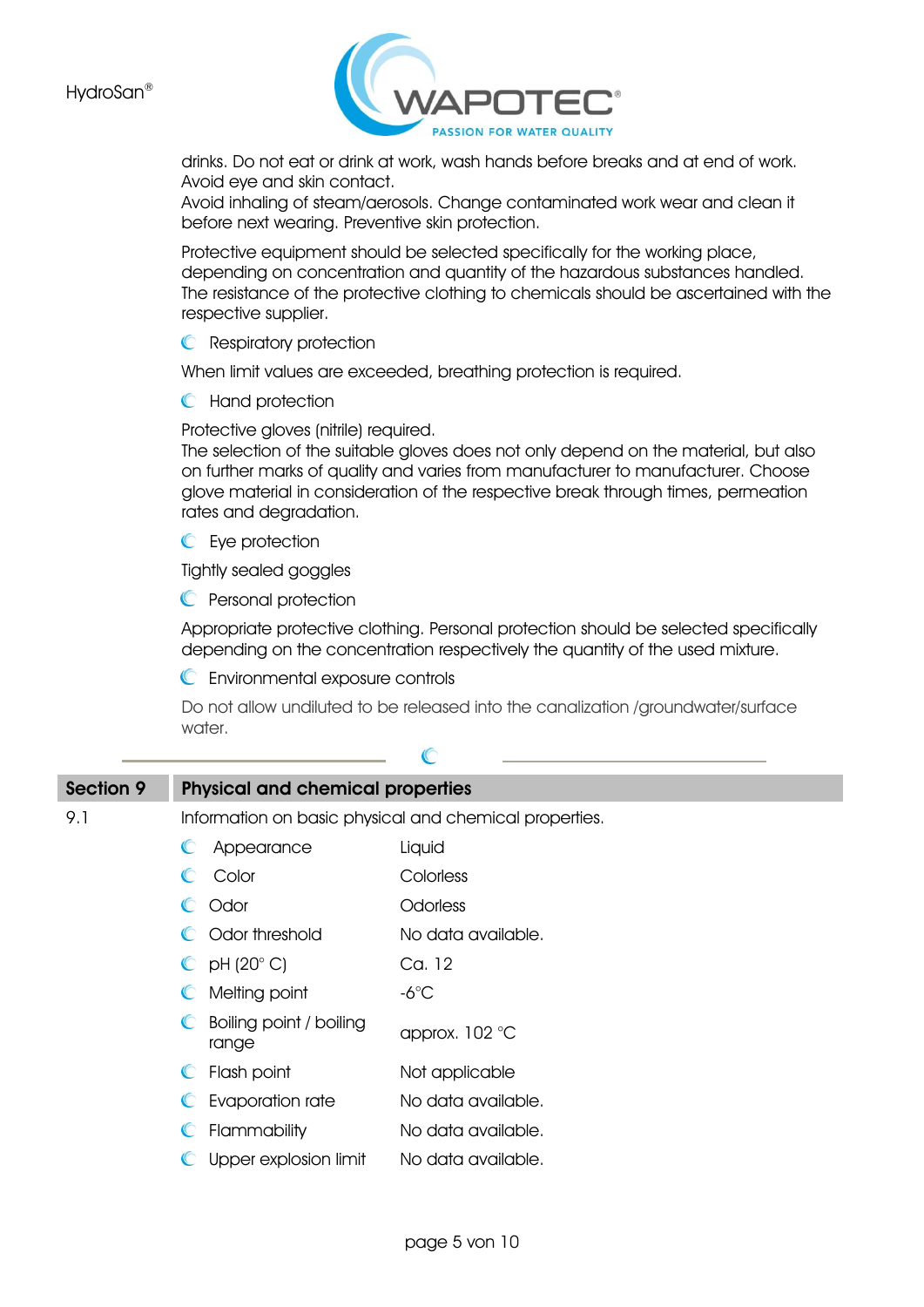

| Lower explosion limit | No data available. |
|-----------------------|--------------------|
|-----------------------|--------------------|

- Vapor pressure (50 °C) approx. 5 mbar
- $\bullet$  Density (20 °C) 1,03 g/cm<sup>3</sup>
- $\bullet$  Water solubility (20  $\degree$ C) Soluble
- **C** Partition coefficient; rumilon coemcient, No data available.<br>n-octanol-water
- **C** Auto ignition Adio ignificities and No data available.
- **C** Decomposition becomposition<br>temperature No data available.
- $\bullet$  Viscosity (20 °C) No data available.
- Explosive properties The product is none-explosive

 $\overline{C}$ 

C Oxidizing properties No data available.

## 9.2 Other data

None.

## **Section 10 Stability and reactivity** 10.1 Reactivity No hazardous reaction when using according to intended use. 10.2 Chemical stability No decomposition when using according to intended purpose. 10.3 Possibility of hazardous reactions Explosive reactions possible with: metals, light metals: Hydrogen can be produced (danger of explosion!) Violent reactions possible with: acids 10.4 Conditions to avoid Do not expose high temperatures to avoid decomposing. 10.5 Incompatible materials Avoid contact with metals, light metals and acids. 10.6 Hazardous decomposition products. No decomposition when using according to regulations.  $\subset$ **Section 11 Toxicological information** 11.1 Information on toxicological effects

 $LD_{50}$ (rat) higher than 20 ml/kg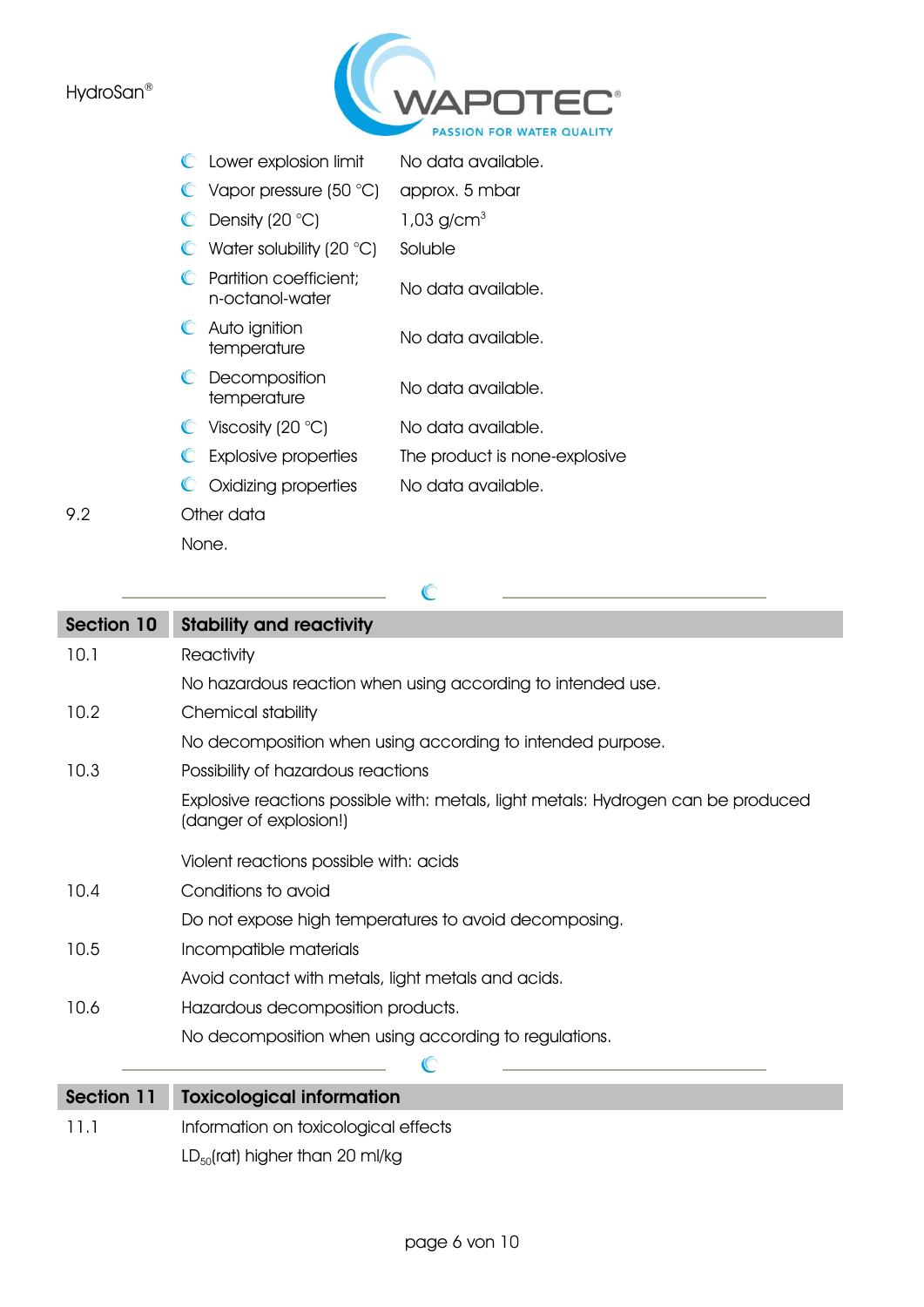

- $\mathbb{C}$  LD<sub>50</sub> values relevant for classification of individual components (literature value) No data available.
- **C** Primary irritations

 Skin: irritant Eye: irritant

**C** Sensitization

No sensitizing effects known.

C Cancerogenity

The product does not contain any ingredients at a concentration equal or higher than 0,1%, being listed as carcinogen at the International Agency for Cancer Research (IARC) or the American Conference for Governmental Industrial Hygienic (ACGIH).

**C** Mutagenicity

The product does not contain any ingredients at a concentration equal or higher than 0.1%, being listed as mutagen.

**C** Reproductive toxicity

The product does not contain any ingredients at a concentration equal or higher than 0.1%, being listed as toxic for reproduction.

**C** Further information

Classification of preparation according to CLP-Regulation (EC) 1272/2008 Annex I respectively Annex VI.

| Section 12 | <b>Ecological information</b>                                                                                                                                   |
|------------|-----------------------------------------------------------------------------------------------------------------------------------------------------------------|
| 12.1       | <b>Toxicity</b>                                                                                                                                                 |
|            | No eco-toxicological tests carried out on the product itself. Classification of<br>preparation according to CLP-Regulation (EC) 1272/2008 Annex I and Annex VI. |
|            | C Aquatic toxicity                                                                                                                                              |
|            | No data available.                                                                                                                                              |
| 12.2       | Persistence and degradability                                                                                                                                   |
|            | No data available.                                                                                                                                              |
| 12.3       | <b>Bioaccumulation potential</b>                                                                                                                                |
|            | No data available.                                                                                                                                              |
| 12.4       | Mobility in soil                                                                                                                                                |
|            | No data available for the product itself.                                                                                                                       |
| 12.5       | Results of PBT- and vPvB-assessment                                                                                                                             |
|            | No data available.                                                                                                                                              |
| 12.6       | Other adverse effects                                                                                                                                           |

 $\mathbb{C}$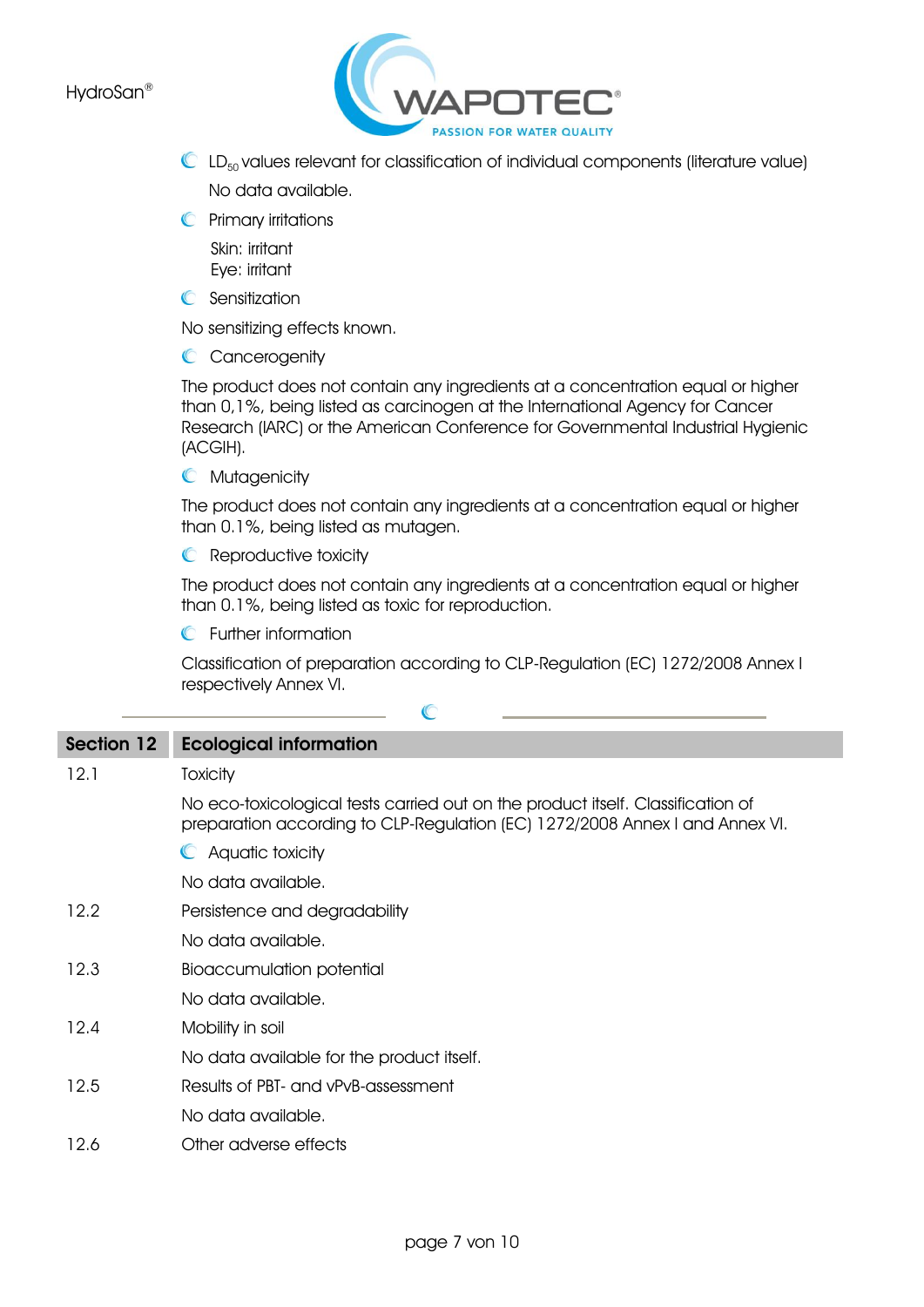

Do not dispose of the product undiluted with ground water/ waters or canalization. There is no impairment expected when diluting with plenty of water.

|                   | $\mathbb{C}$                                                                                                                    |
|-------------------|---------------------------------------------------------------------------------------------------------------------------------|
| <b>Section 13</b> | <b>Disposal considerations</b>                                                                                                  |
| 13.1              | Waste treatment methods                                                                                                         |
|                   | Product residues have to be disposed of by authorized companies.<br>Do not allow product to enter drains, soil or water bodies. |
|                   | C Waste key number                                                                                                              |
|                   | 52402g (ÖNORM S 2100); List of waste                                                                                            |
|                   | $\mathbb C$ Waste name                                                                                                          |
|                   | Alcaline solution, alcaline solution mixtures                                                                                   |
|                   | European waste catalogue<br>$\mathbb{C}$                                                                                        |
|                   | 060204* (sodium- und potassium hydroxide)                                                                                       |
|                   | Notice: The EWC-waste key is origin-related. This may lead to another classification.<br>The decision is up to the end user.    |
|                   | Contaminated packaging material<br>$\mathbb{C}$                                                                                 |
|                   | Recommendation: Empty container completely and deliver to a specialized<br>company for reconditioning, recycling or disposal.   |
|                   |                                                                                                                                 |
| Section 14        | <b>Transport information</b>                                                                                                    |
| 14.1              | UN-number                                                                                                                       |
|                   | 1824                                                                                                                            |
| 14.2              | Proper UN-shipping name                                                                                                         |
|                   | <b>NATRIUMHYDROXIDLÖSUNG</b><br>SODIUM HYDROXIDE SOLUTION                                                                       |
| 14.3              | Transport hazard class                                                                                                          |
|                   | 4<br>8                                                                                                                          |
| 14.4              | Packaging group                                                                                                                 |
|                   | $\begin{array}{c} \hline \end{array}$                                                                                           |
| 14.5              | Environmental hazards                                                                                                           |
|                   | None.                                                                                                                           |
| 14.6              | Special precautions for the user                                                                                                |
|                   | Colorless fluid. Decomposes aluminum, cink and tin. Generates ammonia gas in                                                    |

contact with ammonium salts. Causes burns to skin, eye and mucosae. Serious reacting with acids.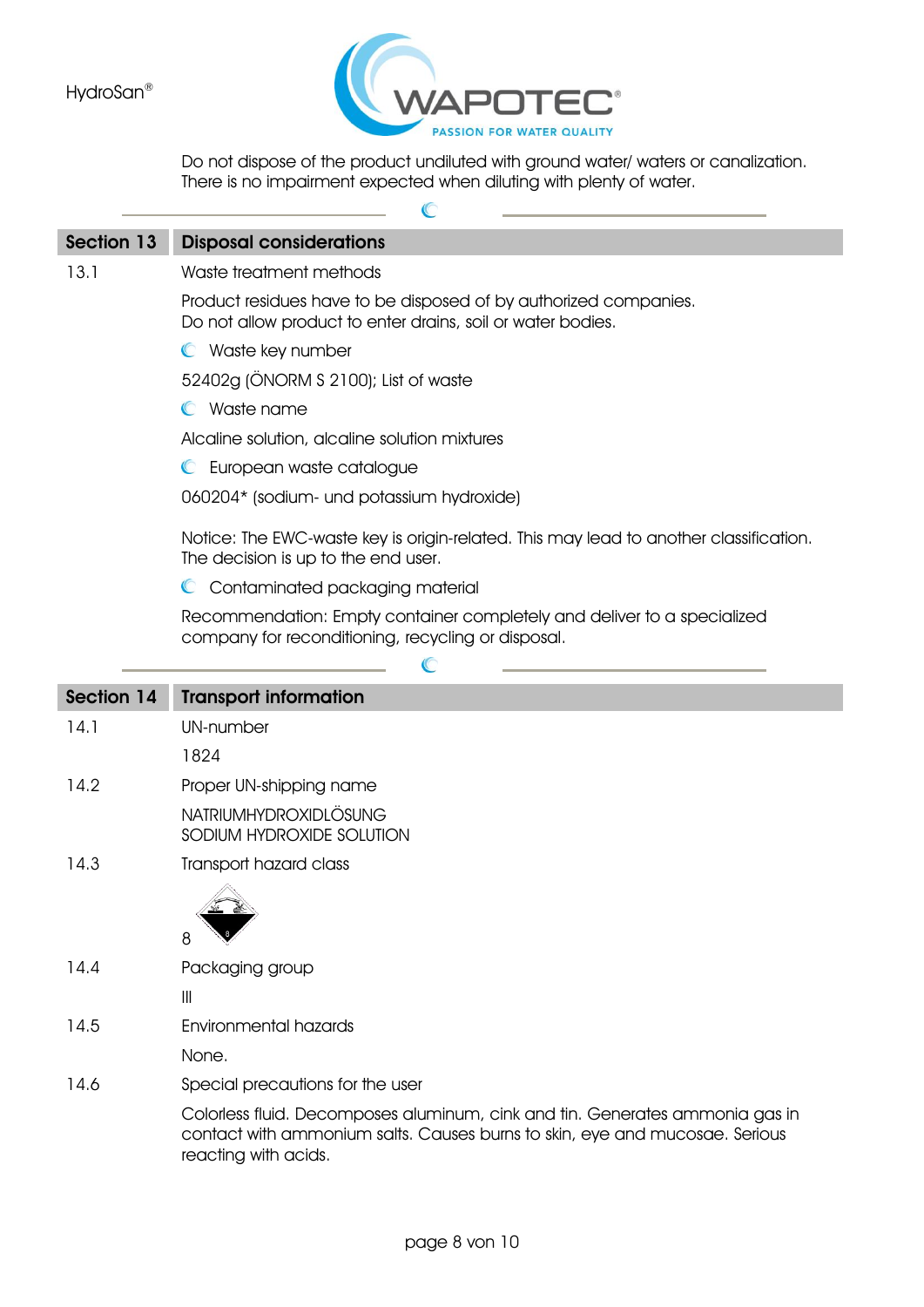

14.7 Transport in bulk according to Annex II of MARPOL agreement 73/78 and according to IBC-Code IBC03

 $\sqrt{2}$ 

EmS: F-A, S-B

| <b>Section 15</b> | <b>Regulatory information</b>                                                                                                          |
|-------------------|----------------------------------------------------------------------------------------------------------------------------------------|
| 15.1              | Safety-, health-, ambient- and legislation specific instructions for substance or mixture                                              |
|                   | This safety data sheet complies with the Regulations (EC) Reach $N^{\circ}$ 1907/2006.                                                 |
|                   | The mixture is classified according to regulation (EC) 1272/2008 Annex I.                                                              |
|                   | <b>National regulatory:</b>                                                                                                            |
|                   | Austria:                                                                                                                               |
|                   | $\mathbb{C}$<br>ChemG 1996-amendment 2011                                                                                              |
|                   | This product is classified hazardous (hazardous preparation) according to the<br>Austrian chemical legislation of 1996-amendment 2011. |
|                   | $\mathbb{C}$<br>VbF - Directive about combustible liquids (BGBI 1991/240)                                                              |
|                   | This product is not considered as combustible liquid acc. VbF.                                                                         |
|                   | Germany:                                                                                                                               |
|                   | Classification in water hazard classes according VwVwS dated 17.05.1999<br>/annex 4.                                                   |
|                   | WHC1 (low water hazardous)                                                                                                             |
|                   | Hazardous incidence ordinance                                                                                                          |
|                   | Hazardous incidence ordinance, annex: not mentioned                                                                                    |
| 15.2              | Chemical safety assessment                                                                                                             |
|                   | The mixture is not subject to material security test                                                                                   |
|                   |                                                                                                                                        |
|                   |                                                                                                                                        |
|                   |                                                                                                                                        |

### **Section 16 Other information**

The information provided on this SDS is correct to the best of our knowledge and information, but not to be considered as warranty or quality specification nor creates contractual relationship. The information given is designed only as guidance for safe handling. Since unknown risk potentials can never be completely ruled out, the product should be handled with the usual care when dealing with chemicals and is only allowed for the uses listed in Section 1.

The categorization according to regulation CLP (EC)1272/2008 is based on the classification of the single component according to Annex VI of regulation CLP (EC)1272/2008 as well as upon manufacturer details completed by indications from hazardous material database and the ECHA.

| <b>C</b> Relevant H- | <b>Phrases</b>                          |
|----------------------|-----------------------------------------|
| H290                 | May be corrosive to metals.             |
| H314                 | Causes severe skin burns and eye damage |

Relevant hazard classification